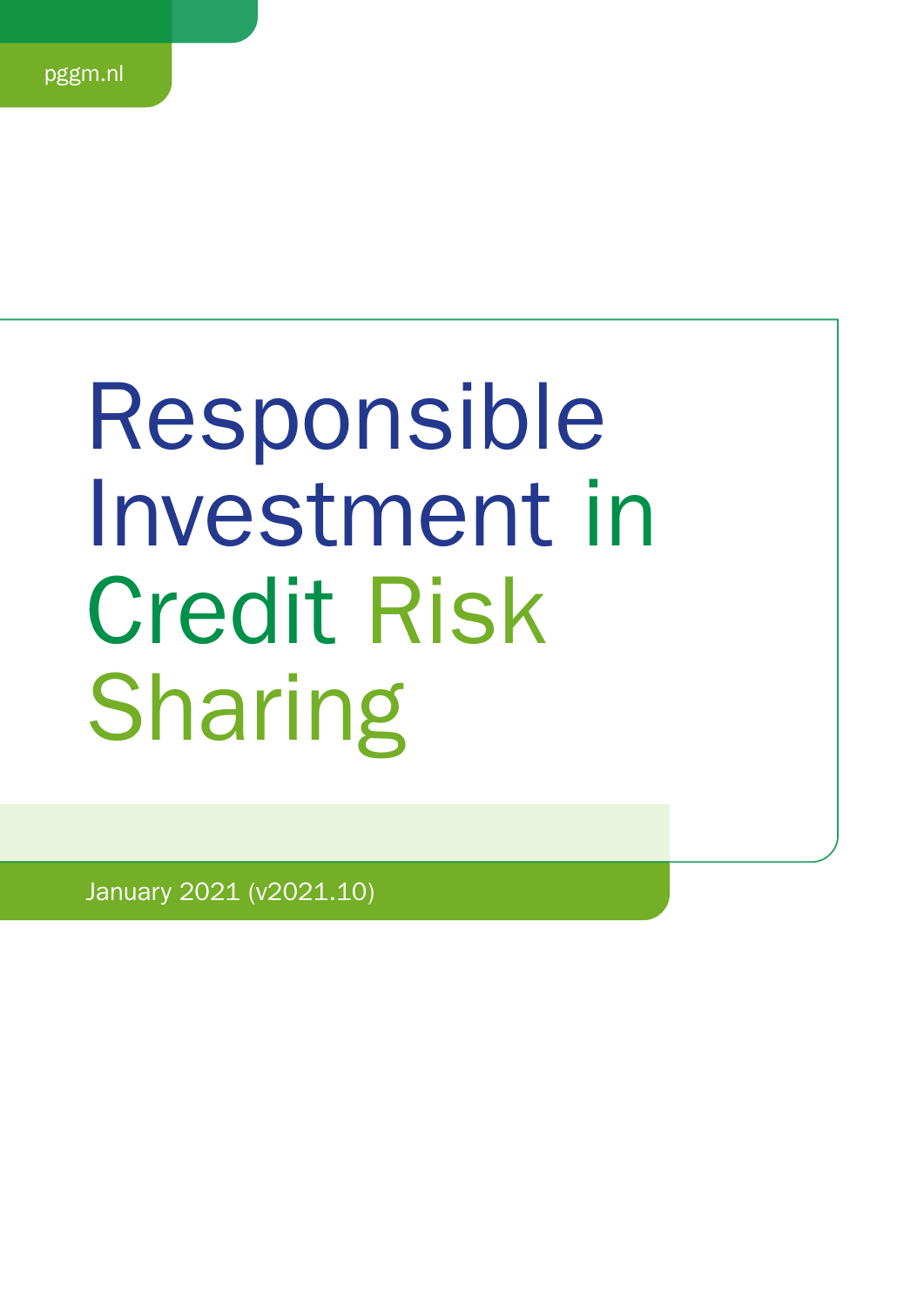# 1. Introduction

As a long-term investor, PGGM Vermogensbeheer B.V. (PGGM Investments, hereinafter PGGM) is committed to investing responsibly. On behalf of Pensioenfonds Zorg en Welzijn (PFZW) PGGM has been investing in Credit Risk Sharing (CRS) transactions since 2006. PFZW structurally allocates to CRS transactions ever since, and sees it as a relevant part of its overall portfolio composition, and contributing to a stable pension for their participants while also taking into consideration the impact these investments are having on the world around us. PGGM recognises that environmental, social, and governance (ESG) factors have a material impact on the financial performance of the portfolio, especially in the longer term. As such, integrating attention for potential ESG issues into investment analysis and decision-making processes is part of its fiduciary duty.

This guideline addresses PGGM's management of ESG issues with regard to CRS. The guideline is a further refinement of [PGGM's Responsible Investment Framework](https://www.pggm.nl/media/f4zoxray/responsible-investment-implementation-framework_pggm.pdf) and its implementation guidelines. In addition, the obligations arising from compliance with legislation and regulations apply. The guidelines cover all investments made by CRS, effective as of 1 January 2021.

# 2. Investment strategy & approach

The CRS mandate is managed internally by the Credit & Insurance Linked Investments (CILI) team which is part of the Private Markets Department. On behalf of PFZW, the CILI team invests in loans that banks provide to their clients. The focus and approach is a relatively unique one. The loans remain on the balance sheet of the bank and if a loan defaults, PFZW and the bank share the losses. Through these transactions, called Credit Risk Sharing (CRS) transactions, PFZW shares in credit risks the bank holds as part of its core and successful lending activities. These investments are a specific, dedicated part of PFZW's credit risk exposure within the overall investment portfolio. Through sharing in the credit risk, PFZW is able to diversify its credit risk to exposures not available in the public market. For partner banks this presents an attractive way to attain loss-absorbing capital required for these activities. For more detail, please refer to the [CRS](https://www.pggm.nl/en/our-services/credit-risk-sharing/) [website of PGGM.](https://www.pggm.nl/en/our-services/credit-risk-sharing/)

The primary goal of the CRS investments is to generate high and stable returns throughout the credit cycles, while diversifying PFZW's credit portfolio by tapping into credit risks not accessible via public markets. We invest on the basis of a buy-and-hold strategy and by entering into bilateral and sizeable transactions, enabling us to perform in-depth due diligence and negotiate soundly structured transactions.

We aim to participate in the core business of the bank and build a long-term relationship. This enables us to get to know amongst others the loan origination and risk management processes of the bank increasingly well. This is achieved through our thorough due diligence process and also via the monitoring of our individual transactions. This feedback loop provides an opportunity for continued dialogue on the choices made, directly with the people driving these processes within the banks.

The CILI team's focus regarding responsible investing for CRS transactions can be divided into two main themes. Firstly, we believe these risk sharing transactions can contribute to a more stable financial system and add value to the real economy. By entering into a CRS transaction, the bank will free up capital which can be redeployed and will enlarge the bank's capacity to lend. In addition, we consciously take up our role as one of the largest investors in this asset class in promoting and contributing to financial system stability. We do this by exchanging views with market participants and regulators on how CRS transactions can be structured in a sustainable way to ensure genuine risk sharing that indeed contributes to a stable financial system.

Secondly, when selecting the banks to partner with and the loan portfolios in which we share the risk, ESG factors are an integral part of the analysis and decision process. ESG factors represent a wide range of aspects which can have an effect - directly or indirectly - on the borrower's ability to service its debt obligations in the future. We strongly believe that banks taking these factors into account are better equipped to assess credit risk of their clients.

## Contributing to a stable and sustainable financial system

By engaging in CRS transactions PGGM and PFZW help the banking sector to manage and spread its credit risk exposures in a sound way, leading to less systemic risk and a more sustainable financial system. This is visualised in the core pillars of the CRS investment philosophy: build long-term relationships with our counterparties, by participating in the bank's core business and by requiring the bank to maintain a strong alignment of interest.

To ensure alignment of interest in the structure of a CRS transaction, we require that the risk-sharing bank retains at least 20% exposure to each borrower referenced in the transaction. When a credit loss occurs, both PFZW and the bank will suffer a loss. We feel it is crucial for the bank to maintain a substantial amount of the same credit risk that PFZW is exposed to, and have applied this approach since the start of the mandate in 2006.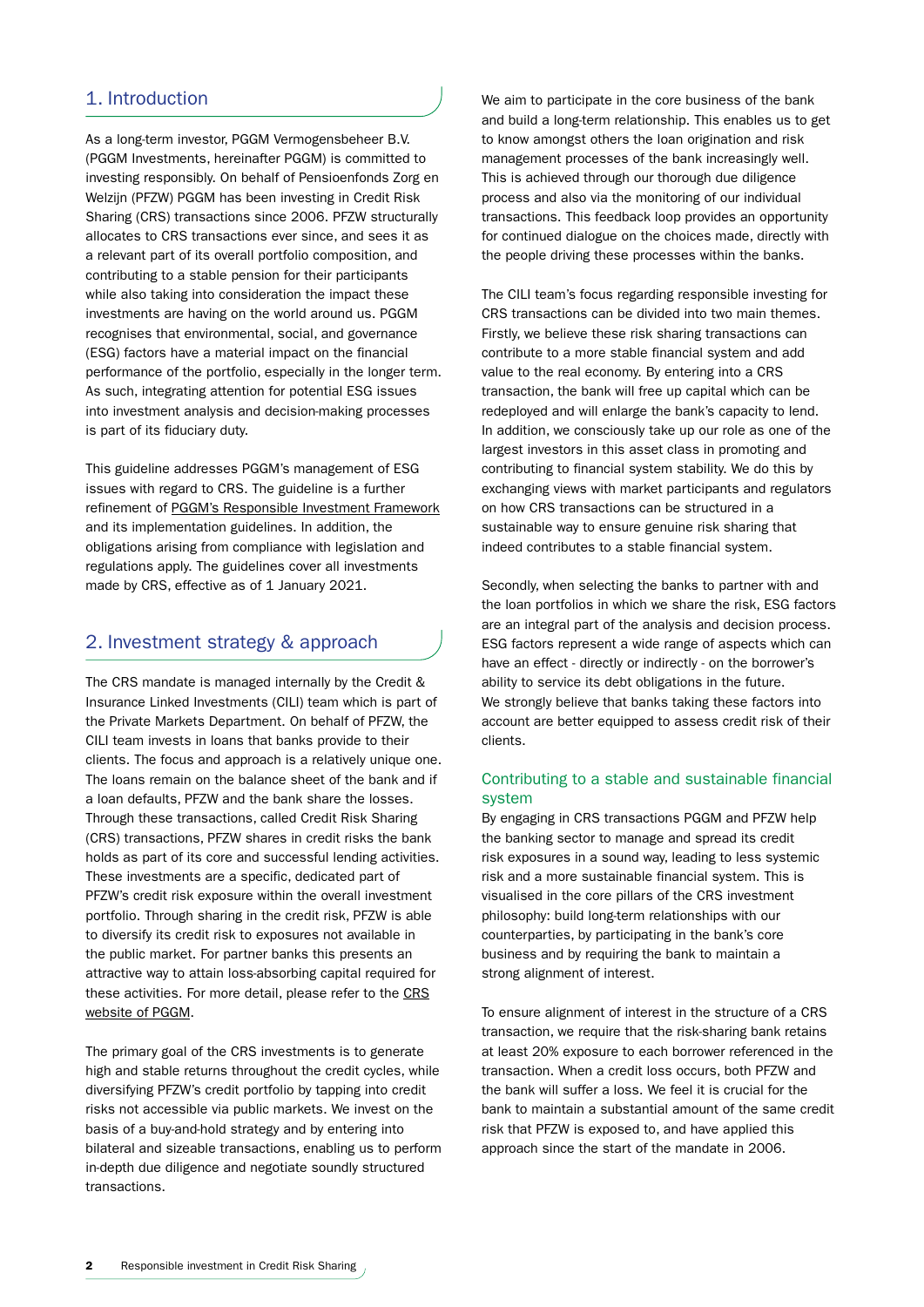The merits of this has been re-enforced by the global financial crisis of 2008. The originate-to-distribute model which the market had developed into for certain types of structured products, has significantly contributed to the depth of the crisis, and arguably has been one of the root-causes. In 2013, regulation in both the US and Europe has changed to require the originator to maintain a minimal 5% risk retention. We welcome that change and at the same time continue to adhere to our minimum of 20% to ensure continued focus by the bank on every loan position in our risk sharing transactions.

In addition and to further ensure sustainable CRS transactions, a guiding principle is that we only participate in the bank's core business. This is business in which the bank has built a strong expertise and to which it will continue to dedicate high-quality resources for the foreseeable future. To avoid "cherry picking" the loan portfolio itself has to be selected in a non-discretionary way, to ensure it is a good reflection of the bank's overall loan book.

#### Responsible investment as a core element

When selecting the banks to partner with and the loan portfolios in which we share the risk, ESG factors and the related risks are an integral part of our analysis and decision process. We strongly believe that banks taking these factors into account are better equipped to assess credit risk of their clients. Accordingly, this is expected to help reduce both investment and reputational risks and over the longer term contribute to maintaining high and stable (expected) returns of the portfolio.

By having in place transparent responsible investment guidelines for CRS, as further outlined in this document, and by actively taking into account ESG-related performance in investment decisions, the CILI team believes that it offers a positive contribution that is best practice and in line with the clients' stated objectives.

The CILI team aims to be fully compliant with obligations arising from relevant legislation and regulations. For more detailed information please see the [PGGM Investments](https://www.pggm.nl/en/our-services/transparency-reports-and-policy-documents/) [website](https://www.pggm.nl/en/our-services/transparency-reports-and-policy-documents/).

## 3. Implementation

#### 3.a ESG-integration

PGGM defines ESG risks as risks for the financial returns of our investments from material ESG factors. ESG integration accordingly is defined as systematically assessing and taking into account those ESG factors that have a material effect on investment risk and return. Transitional and physical risks deriving from climate change are considered a sub-set of ESG risks and are

therefore covered by the ESG integration process of CRS. In our view, ESG risks present real (financial) risks that can have a negative effect both directly and indirectly on the borrower's ability to service its debt obligations in the future. Consequently, this could have a negative effect on the value of our investments in the medium to longer term in case not managed well.

When looking at transitional and physical risks derived from climate change, examples of ESG risks are companies that fail to address their business model as the world transitions to a low carbon economy and could be impacted by stricter fossil fuel (or environmental) regulation. Physical climate risks will further expose companies in flood- or draught-prone areas, as well as companies depending on suppliers in those areas. Further, ESG risks can also unfold due to public controversy on companies and the resulting loss of business. Therefore, we strongly believe that banks taking such ESG factors into account when considering lending to these clients and when assessing the risk profile of their clients are better equipped to assess and manage credit risk.

#### Selection of counterparties and loan portfolio

During the initial phase of a potential CRS investment the CILI team assesses whether there are specific ESG topics to consider with regards to the envisaged risk-sharing bank, as well as the industry sectors and countries in the envisaged portfolio of loans for the risk sharing transaction.

Next to our own view points, we utilise country, sector and bank-specific research from dedicated research firms like MSCI and Sustainalytics, to give guidance regarding which topics the due diligence should focus on and to determine which exclusions we potentially would like to make with respect to the underlying loan portfolio we will be exposed to. These reports serve to provide examples of where controversies have arisen in the past, in relation to the banks' lending activities in the relevant countries or industries. Relevant topics will be discussed during the due diligence interviews. The bank's overall ESG rating, together with the ranking of the bank on the PGGM Sustainability Ranking list, is relevant for determining a more general view on whether the bank fits PGGM's profile of a valued long-term risk-sharing partner. The list scores PGGM's financial counterparties on how they contribute to a stable and sustainable financial system, and has the purpose of stimulating the counterparty in question to take action resulting in a higher score.

#### ESG focus during PGGM's due diligence process

In light of the due diligence performed, it is relevant to note that the loans in which we share the credit risk remain on the banks' balance sheet and continue to be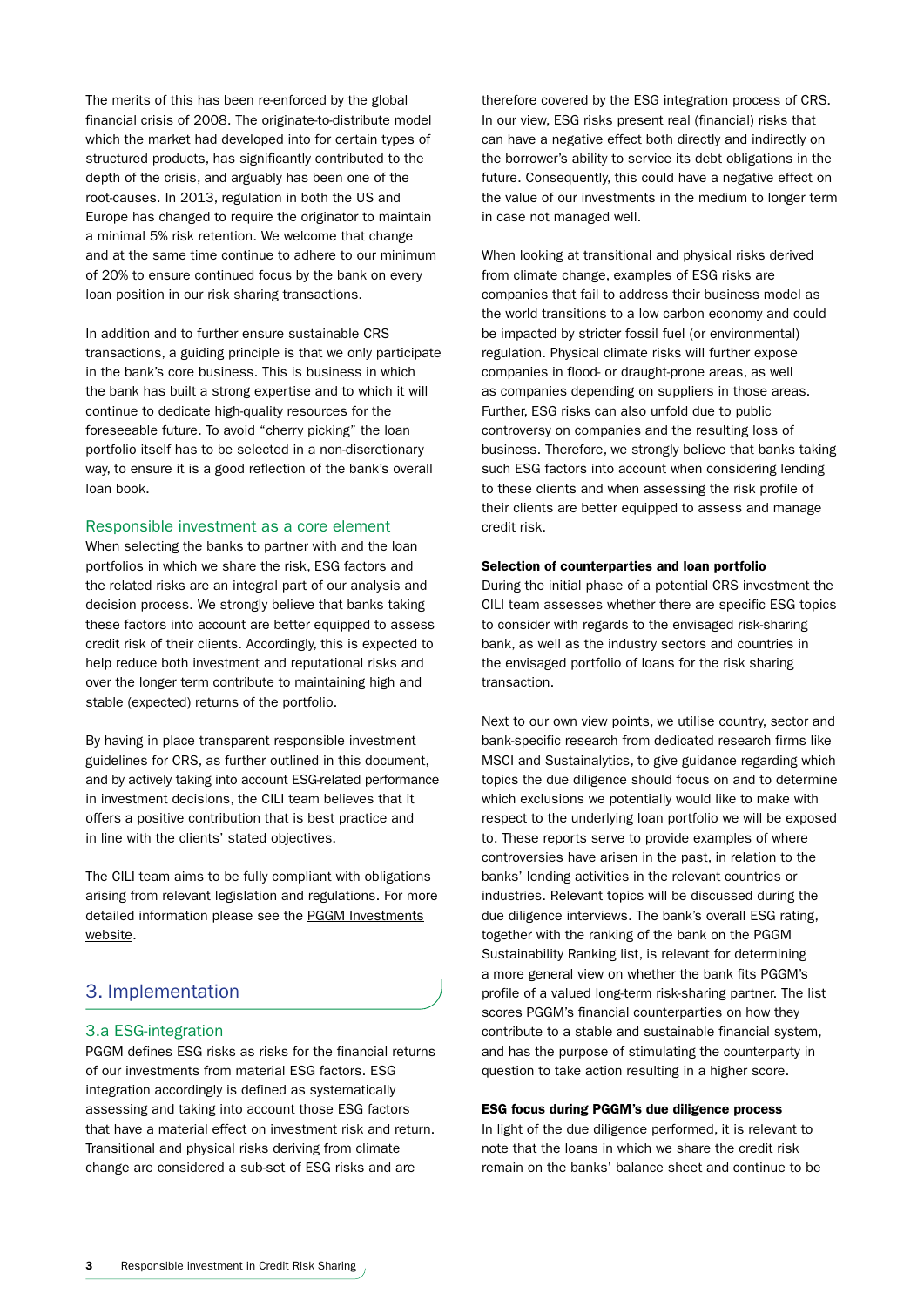part of the bank's risk management processes. The risk sharing is realised by means of a bilateral contract with the bank, based on which the bank will receive compensation in case a loan is not repaid. This means it is instrumental to develop a thorough understanding and assess the quality of the loan origination and monitoring process of the bank we partner with. The way in which the bank takes into account ESG factors is an integral part of that assessment.

During our assessment of the banks origination strategy and quality of the risk management process, we investigate which ESG policies the bank has implemented and how these fit with the policies of PGGM and PFZW, how the bank ensures the policies are being adhered to and impact the bank's decisions, and to what extent the convictions behind these policies are part of the bank's culture.



#### ESG lending policies

We investigate whether the bank has defined policies, relevant to its regions and client base. For instance, on sectors where pollution and impact on the environment play a role we seek for the bank to set clear guidelines on what activities it will not finance or require approval at higher level of seniority and input from sustainability risk managers. In addition, and equally important, we compare these policies to the position of PGGM and PFZW on responsible investment. Examples of sectors where PFZW has a clear position are mining, oil & gas, forestry and palm oil. In the case of project finance, we verify if and when the bank has signed up to the Equator Principles. If the policies are not publicly shared, we request to receive the policies as part of our due diligence, in order to see the scope and depth of the framework. When entering into a CRS transaction, we continue to follow the development of the ESG lending policies of the bank. Over the last years have seen positive changes in this respect.

We look into the bank's approach and course of action in case of sensitive sectors or ESG-related topics. In some cases, banks will pursue engagement instead of exclusion, by setting clear goals as part of the financing facility they provide, in that way motivating the company towards the desired change of behaviour.

#### Integration & governance

As part of our due diligence we establish how the ESG lending policies are governed. Who provides input and has authority to make decisions with respect to the policies followed and the lending decisions. Besides verifying that appropriate policies are applied, we also verify to what extent the bank's employees, who the CRS deal team meets during the various due diligence conversations, demonstrate a true knowledge of these policies and how they form part of the bank's credit approval process. The CRS deal team reviews actual loan proposals to see how the assessment of ESG risks takes place in practice. We assess which decision-making bodies are involved when potential ESG issues arise, who is responsible for flagging, and whether there is sufficient countervailing power between risk management and the business.

#### Impact on lending decisions

During the meeting with representatives from the relevant departments involved in the loan origination and monitoring processes of the bank, we will ask to illustrate with examples of where the bank has had elaborate internal discussions, taken action or in the end decided to not pursue or exit an existing relationship. We ask whether the bank has specific internal targets related to ESG standards or risks.

#### Culture

The meetings with representatives from the bank help us to determine to what extent the policies that apply are indeed embraced by the wider group of individuals that are the day-to-day guardians of it. Part of this is to investigate how employees are made aware on the bank's targets in this respect.

#### 3.b Impact

In addition to a more resilient and potentially better performing portfolio, the CILI team supports the Responsible Investment policy of PFZW. We seek to contribute to enhance the positive impact of the investments and to minimise adverse impact even when they do not directly affect the financial performance.

#### 1. Positive impact: investing in the SDGs

In 2016, PGGM and APG defined Sustainable Development Investments (SDIs) as "investments that yield market-rate financial returns while generating a positive social and/or environmental impact", hence contribute to the Sustainable Development Goals (SDGs). In 2020, AustralianSuper and British Colombia Investment Management Corporation joined APG and PGGM in the [SDI-Asset Owner Platform](https://www.sdi-aop.org/) which developed a taxonomy for defining how corporations contribute to SDGs. The SDI-platform owns and markets different products and services for investors to apply such taxonomy to their investment portfolio. The taxonomy represents a set of decision rules which identify to what extent investments classify as 'SDI'. The decision rules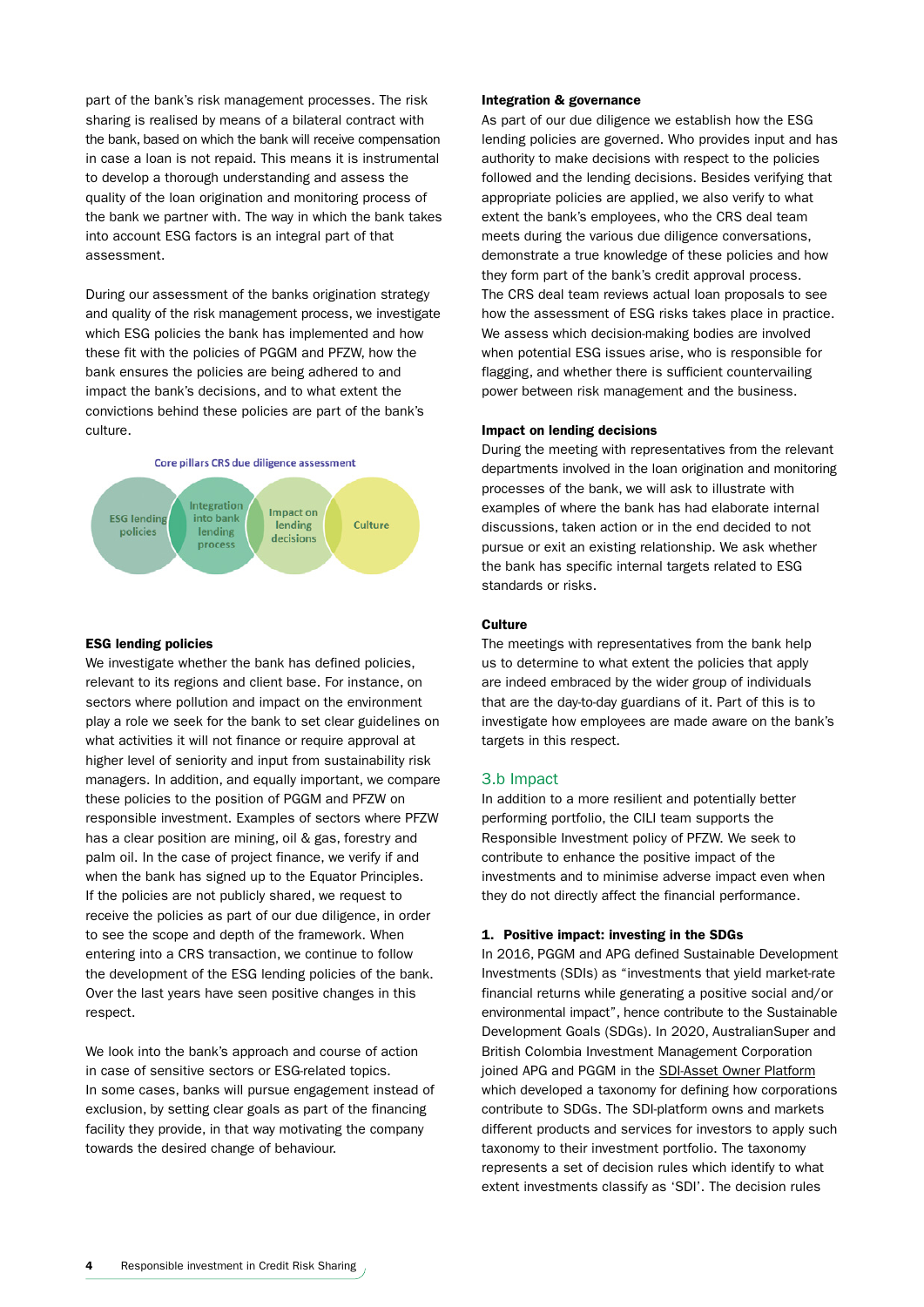are based on the indicators suggested by the Working Group on SDG impact measurement of the Sustainable Finance Platform facilitated by the central bank of the Netherlands<sup>1</sup>.

PFZW's ambition is to increase the SDI volume to 20% of its total portfolio by 2025. The effort to measure portfolio companies' real-world impact is focused on seven SDGs that are considered most relevant to the beneficiaries of the pension fund and the type of investments of PFZW: #2 (zero hunger), #3 (good health and well-being), #6 (clean water and sanitation), #7 (affordable and clean energy), #11 (sustainable cities and communities), #12 (responsible consumption and production) and #13 (climate action).

A good example of 'Sustainable Development Investments' within CRS is a transaction entered into in 2008 (renewed and increased throughout the years) in which we share the risk of a portfolio of project finance loans of which approximately fifty percent relates to renewable energy projects and the healthcare sector. By entering into this transaction the bank freed up capacity and could expand lending to renewable energy projects. The CILI team is actively pursuing to expand the allocation to CRS transactions that positively contribute to one of the seven focus SDGs.

Next to this, we look to establish reference loan portfolios with a sizeable component of lending to companies with a high ESG rating or which have demonstrated to be leaders with respect to ESG-related topics. An example could be companies that have taken (or are taking) important steps to reducing CO<sub>2</sub> emissions.

The challenge has been to find risk sharing banks that hold sufficiently large and granular portfolios of loans that can be seen as contributing to specific causes like the ones mentioned in the United Nations Sustainable Development Goals. Today the amount of such loans on the bank's balance sheets is still relatively small and fortunately growing. There is also a practical challenge for increasing the relative amount of SDG-focussed credit exposures. Banks are seeking ways to determine how to best measure their clients performance on aspects like CO2 footprint and positive contribution to the SDGs. We see the opportunities for creating these dedicated, SDG impact-focused loan portfolios growing.

We signal an increased ambition among banks to focus their lending activities on companies that provide a positive contribution to climate related challenges. Funding of this type of activities can be dealt with via Green Bonds. Capitalisation of these loan portfolios could be attractively done via tailor-made CRS transactions. We continue to engage with our relationship banks on this topic and are hopeful to increasingly invest in CRS transactions with a positive impact.

#### 2. Minimise negative impact

The social and environmental impact of the capital entrusted to PGGM by its clients is significant. PGGM can stimulate a positive contribution to a sustainable world and has the responsibility to minimise adverse impact. Adverse impacts refer to negative impacts (harm) to individuals, workers, communities and the environment. As from 1 January 2022 at the latest, PGGM shall avoid new investments in companies that are in very severe violation of the OECD Guidelines for Multinational Enterprises (hereinafter OECD guidelines) and/or the UN Global Compact principles. When feasible, PGGM shall undertake best efforts to divest existing exposures to these companies all together and/or shall engage with the companies, or a selection thereof, that are in (very) severe violation of the OECD guidelines and/or the UN Global Compact principles.

Based on its high likelihood and severity, climate change as a driver of adverse impact is prioritised. Clients of PGGM's have committed themselves to the [Dutch Climate](https://www.klimaatakkoord.nl/documenten/publicaties/2019/06/28/national-climate-agreement-the-netherlands)  [agreement](https://www.klimaatakkoord.nl/documenten/publicaties/2019/06/28/national-climate-agreement-the-netherlands) and to the [Paris Climate Agreement](https://unfccc.int/sites/default/files/english_paris_agreement.pdf) to align policies consistent with the objective to limit the global temperature rise to a maximum of 1.5 °C. The ambition is to have a climate neutral investment portfolio by 2050, in line with the ambition of the European Union and the Paris objectives.

The CILI team is committed to gather data from our risk sharing banks on the emissions of the underlying loan portfolios. We are in on-going discussions with various banks how to measure CO2 emissions of a risk sharing portfolio level. Ultimately, we would like to report an improvement over time making its contribution to the Paris Climate Agreement visible.

## 3.c Stewardship (engagement, voting, shareholder litigation)

PGGM actively uses its influence as a shareholder to achieve improvements in the ESG field, thereby contributing to the quality, sustainability and continuity of companies and markets. PGGM sees it as its responsibility to engage with market parties and companies about their policies and activities. In this way, PGGM attempts to realise ESG-related improvements. If PGGM is a shareholder in a specific company it applies customised voting principles, written down in the [PGGM Voting Guidelines](https://www.pggm.nl/media/hsdpxnvi/pggm-global-voting-guidelines.pdf).

<sup>1</sup> De Nederlansche Bank.